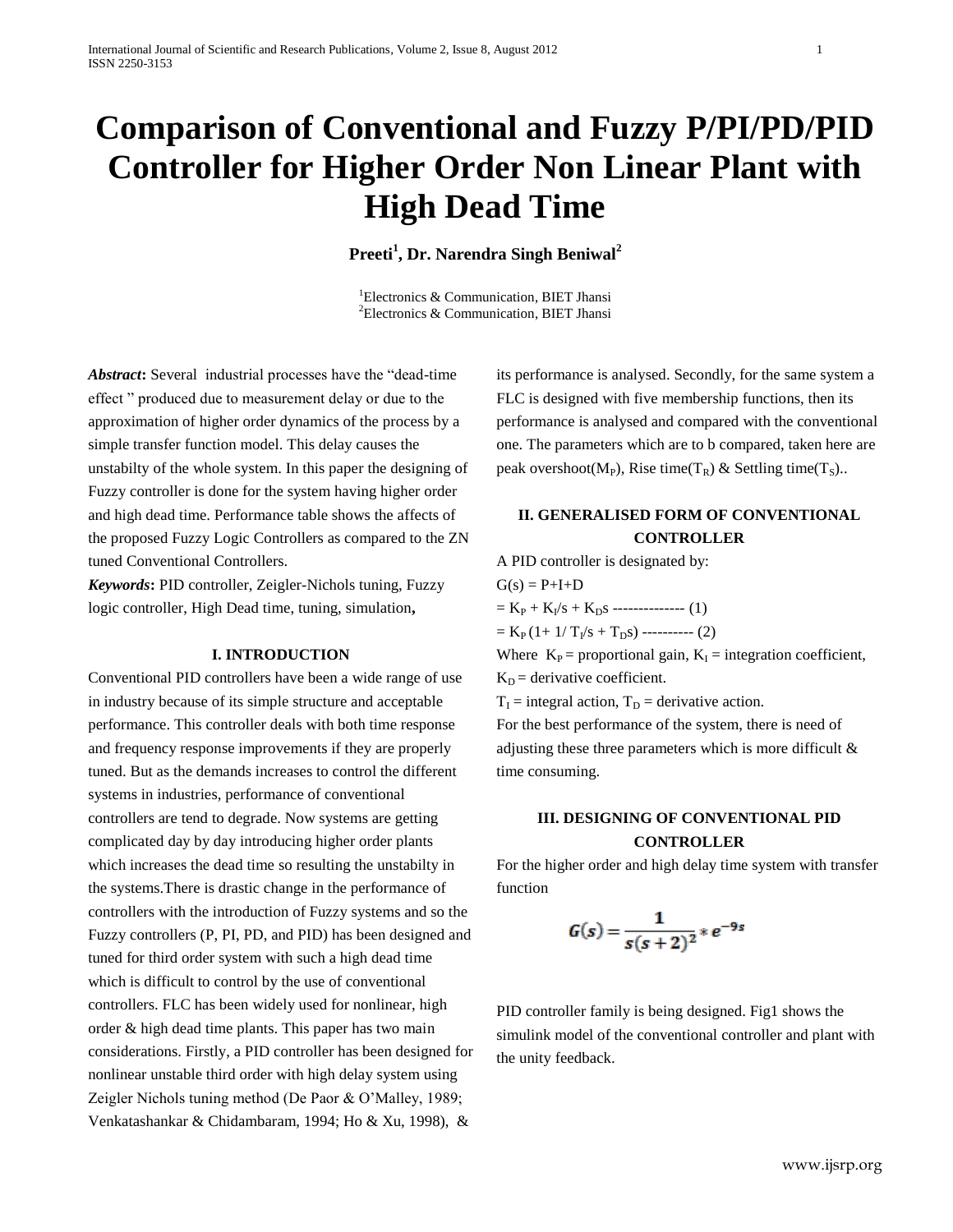

**Figure 1: Conventional P, PI, PD and PID Controllers**

Tuning of conventional controller has been done by the Ziegler–Nichols Method, which is used in mostly all the Industrial PID Tuning.

| <b>Controller</b> | Kр          | Кi            | Kd           |  |
|-------------------|-------------|---------------|--------------|--|
|                   | $0.5*$ Ku   |               |              |  |
| ΡI                | $0.455*$ Ku | $0.545*Ku$ Pu |              |  |
| PD.               | $0.71*$ Ku  |               | $0.15*Pu$    |  |
| PID               | $0.588*$ Ku | $1.17*Ku$ Pu  | $Ku*Pu/13.6$ |  |

**Table I: Ziegler–Nichols Method**

Ku and Pu are Ziegler-Nichols parameters, can be calculated for plant by inserting the plant in setup with a step input and gain K and tuning the gain K up to which the plant output is sustained oscillations. At that time Gain K will be equal to Ku and Pu will be time difference between two consecutive peaks.

## **IV. DESIGNING OF FUZZY LOGIC CONTROLLER (FLC)**

For the same plant, simulink model of only PID fuzzy controller with unity feedback is shown in fig2. In this paper for the 2-input FLC, 5 membership functions for each input (error & change in error) & outputs are used. Fuzzy PI+PD Controller have been designed with Fuzzy PI and Fuzzy PD by adding the outputs of the PI and PD controller. It has two inputs Error (E) and change in Error (CE) with Gains GE, GE1 and GCE, GCE1 and an output U with Gain GCU, GU. The controller has been used as feedback controller. To design the fuzzy PID controller first rule base has been created in FIS Editor and the controller has been used as feedback controller. The controller has been tuned by 'Hit and Trial Method' by tuning gains GE, GE1, GCE, GCE1, GCU, GCU1.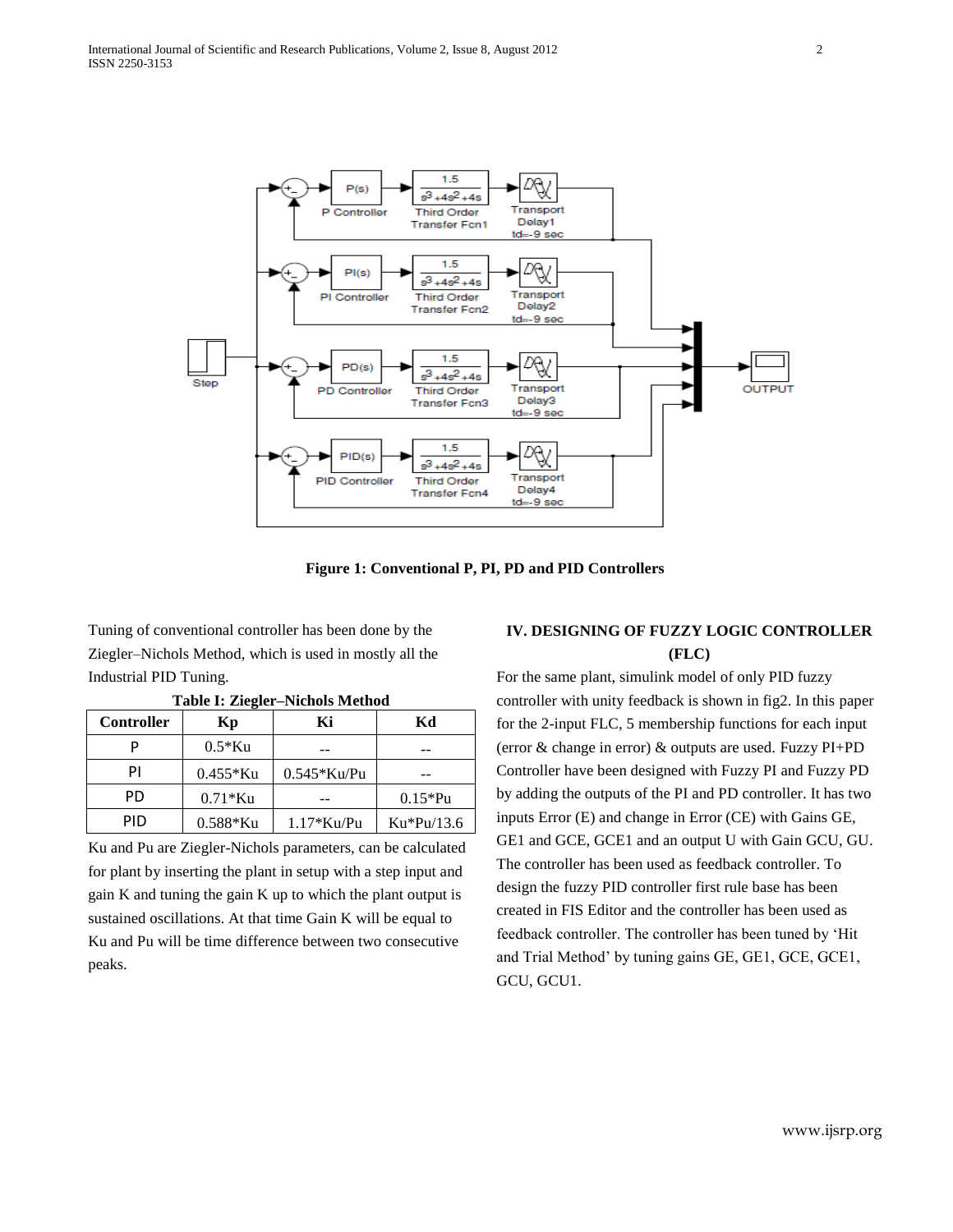

**Figure 2:** Simulink model of PID fuzzy controller



**Figure 3:** Membership functions for the output parameter

Membership functions for the output parameter are shown in Fig3, here NB means Negative Big, NS means Negative Small, ZE means Zero and PB means Positive Big & PS means Positive Small.

#### **V. RESULT**

# **Table 1: Performance table of Conventional PID controller's family**

| Controller<br>Type | $t_r(\sec)$ | $M_p(\%)$ | $t_{s}$ (sec)<br>2% | $t_{s}$ (sec)<br>5% |
|--------------------|-------------|-----------|---------------------|---------------------|
|                    | 24          | 28.7      | 77                  |                     |
| ΡI                 | 22.5        | 73.2      | 132                 |                     |
| PD                 | 19.5        | 59.8      | 129                 |                     |
| PID                | 19.5        | HIGH      | HIGH                | HIGH                |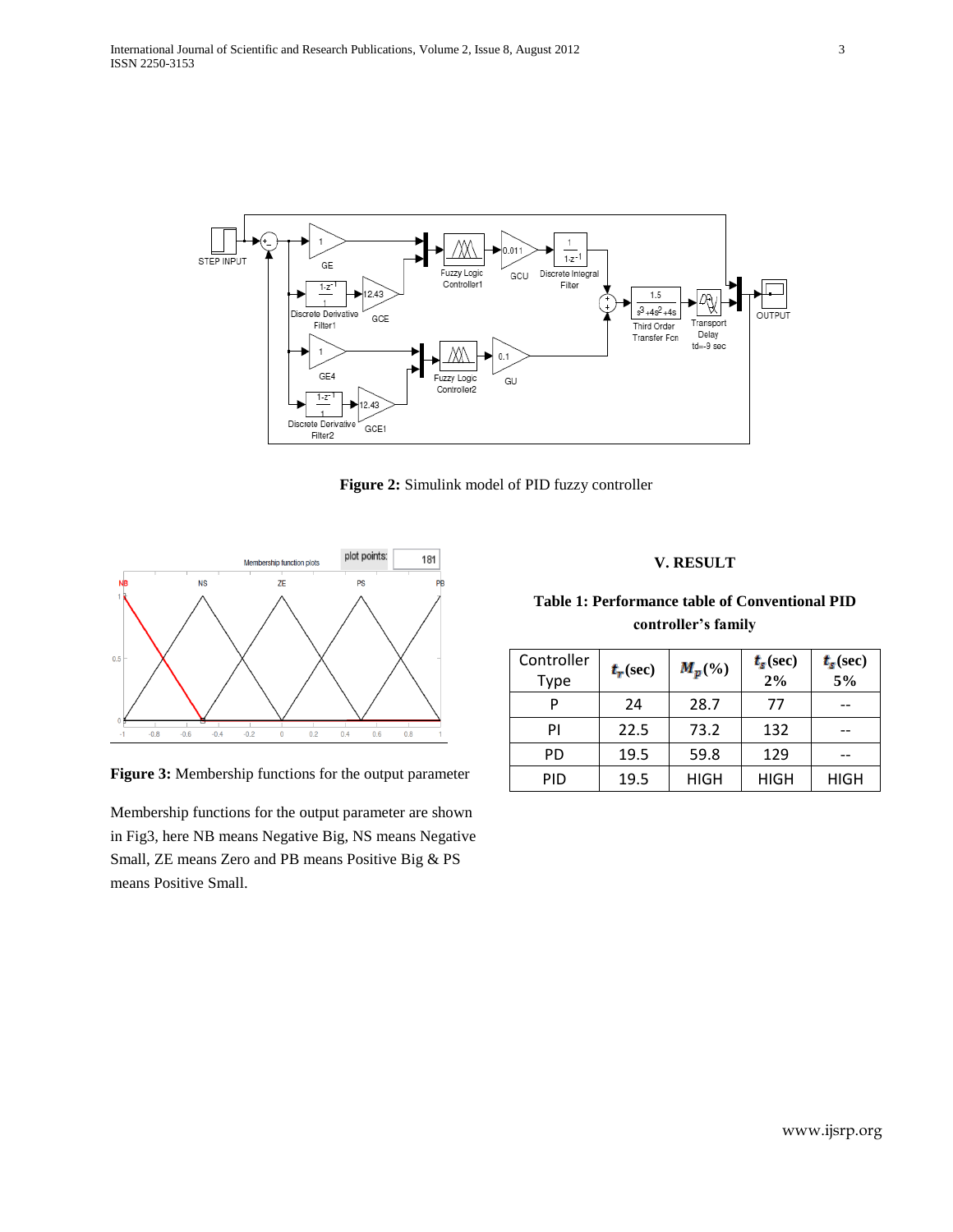

**Figure 4: Response of Conventional controller**



**Figure 5: Response of Fuzzy controller**

| Table 2: Performance table of Fuzzy PID Controller's |  |
|------------------------------------------------------|--|
| Family                                               |  |

| Controller  | $t_r(\sec)$ | $M_p(\%)$ | $t_{s}$ (sec) | $t_{s}$ (sec) |
|-------------|-------------|-----------|---------------|---------------|
| Type        |             |           | 2%            | 5%            |
| FP          | 28          | 18.5      | 97            | 87            |
| FPI         | 135         | 40.37     |               | 466           |
| <b>FPD</b>  | 38          | 10.96     | 84            |               |
| <b>FPID</b> | 38          | 31        | 129           |               |

### **VI. Conclusion**

This paper shows the designing & performance of conventional & Fuzzy logic P,PI,PD,PID controller for higher order with high delay time nonlinear plant. Simulation results using MATLAB/SIMULINK are

discussed for ZN tuned PID controller & the Fuzzy logic controller. The PD Fuzzy logic controller gives low value of overshoot & smaller settling time than ZN technique which gives the high overshoot  $&$  settling time. The simulation results confirms that the PD Fuzzy Logic controller with simple design for the higher order & high delay time gives the better performance in case of stability comparing with the ZN tuned P,PI,PD PID controllers.

#### **References**

[1] D. Driankov, H.Hellendoorn and M.Reinfrank, "An Introduction to Fuzzy Control", *Springer-Verlag, Berlin, 2nd revised ed.*, 1996.

[2] L. A. Zadeh, "Fuzzy sets, Information and Control," proc. *IEEE*, vol 8, pp. 338-353, 1965.

[3] H. X. Li, H. B. Gatland, and A. W. Green, "Fuzzy variable structure control", *IEEE Transactions on Systems, Man, and Cybernetics Part B: Cybernetics*, 27, pp.306-312, 1997.

[4] M. M. Gupta and J. Qi, "Design of fuzzy logic controllers based on generalized T-operators," *Fuzzy Sets and Systems*, vol-40, pp. 473-489, 1991.

[5] J.Jantzen, "Foundations of Fuzzy Control," *John Willy & Sons Ltd*., 2007.

[6] P.Pivnoka, "Comparative Analysis of Fuzzy PI/PD/PID Controller based on classical control Approach," *IEEE Transaction of system*, 2002. [7] E.G.Ramirej and A.C.Placencia, "How to Tune Fuzzy Controllers," *Proc IEEE*, pp 1287-1292, 2004.

[8] Chopra S.Mitra R. and Kumar V. "Reduction of Fuzzy Rules and Membership Functions and Its Application to Fuzzy PI and PD Type Controller," *IJCAS*,vol.4,no.4.pp.438-447,Aug 2006.

[9] Jantzen J, "Design of Fuzzy Controllers," *Tech. report no 98-E 864(design) technical university of Denmark*, 19 Aug 1998.

[10] Omar W.Abdul-Wahab,"Design of a Variable Gain Nonlinear Fuzzy Controller and Performance Enhancement Due to Gain Variation", Journal of Engineering no.3, vol 18 mar 2012

## **Authors**

**First Author** – Preeti, M.Tech Student, E&C Dept. Bundelkhand Institute of Engineering & Technology Jhansi, E-mail: [preeti.412@gmail.com](mailto:preeti.412@gmail.com)

www.ijsrp.org